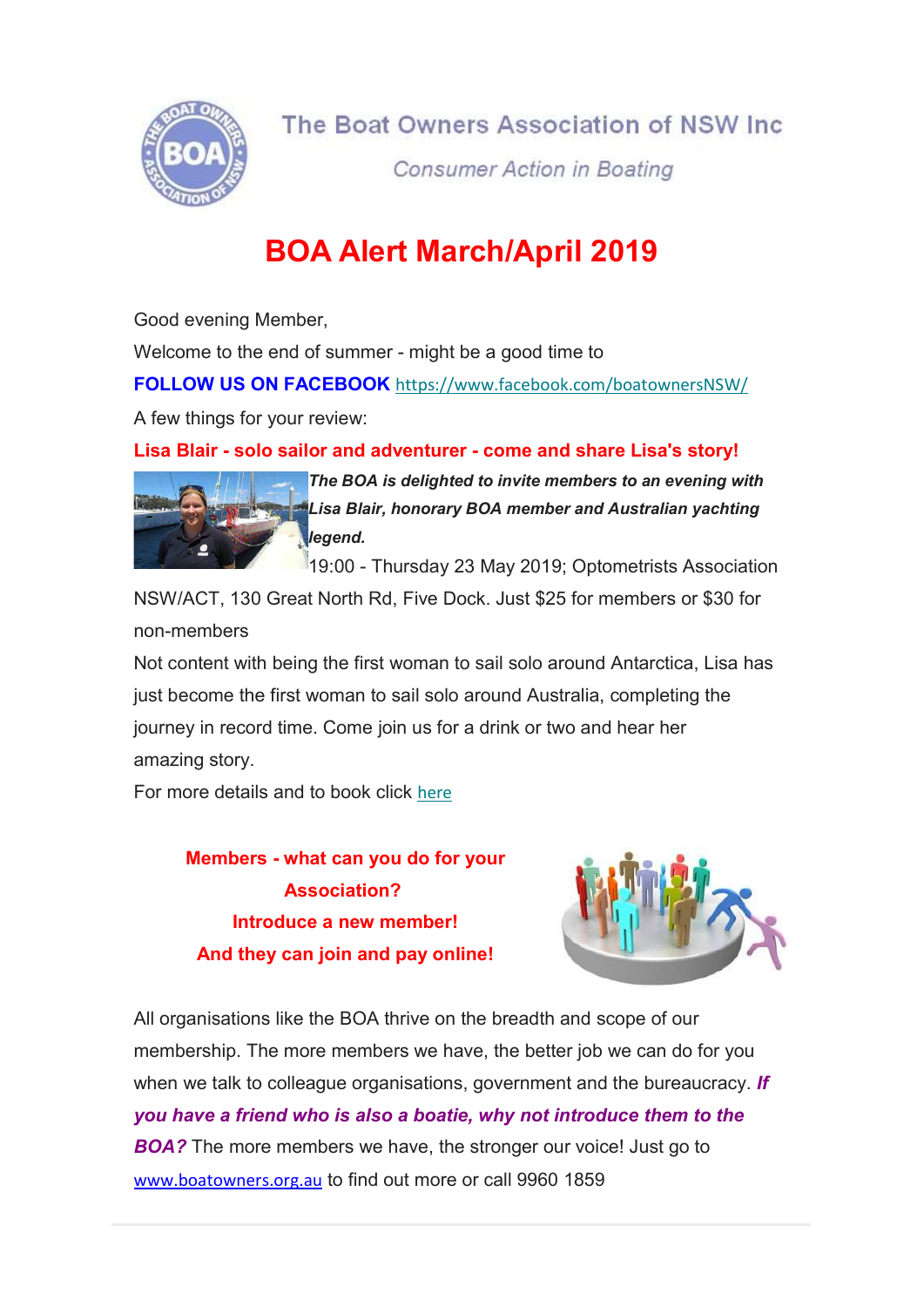

## Inflatable Life Jacket Service Clinics with RMS

RMS is running a series of servicing clinics for inflatable life jackets. The next series of clinics runs through late March and April - for dates and locations click here

# Local Council Trailer Parking Changes - We Need Your Help!

We are asking members in Sydney to please let us



know if they hear of any plans by their local councils to shut off entire residential streets to boat trailer parking. We understand some councils may be tempted to follow the example of Northern Beaches Council, which has imposed permanent trailer bans in 11 streets and is planning other restrictions. We have been informed that North Sydney Council is planning such a move, although it hasn't publicly confirmed this and has not responded to our requests for information. The BOA is strongly opposed to such restrictions.

# If you are aware of any such bans would you please let us know on admin@boatowners.org.au

#### Regional Area Members - we need your assistance please!

RMS hosts Regional Boating Advisory Groups up and down the coast of NSW. These groups provide a great opportunity for local boaties to have direct input to the RMS on matters that affect YOU.

The BOA is always invited to send representatives to these meetings and we need local members to participate.

If you are interested, please contact Vice President Chris de Jong - he'll be very happy to give you more information - c.dejong@bigpond.com

## Global Positioning System rollover week - 6 April 2019



The Australian Maritime Safety Authority has issued a new marine notice.

This marine notice advises Global Positioning System (GPS)

users of potential issues that may occur with older GPS receiver time and positional accuracy as a result of the scheduled GPS week counter roll over on 06 April 2019.